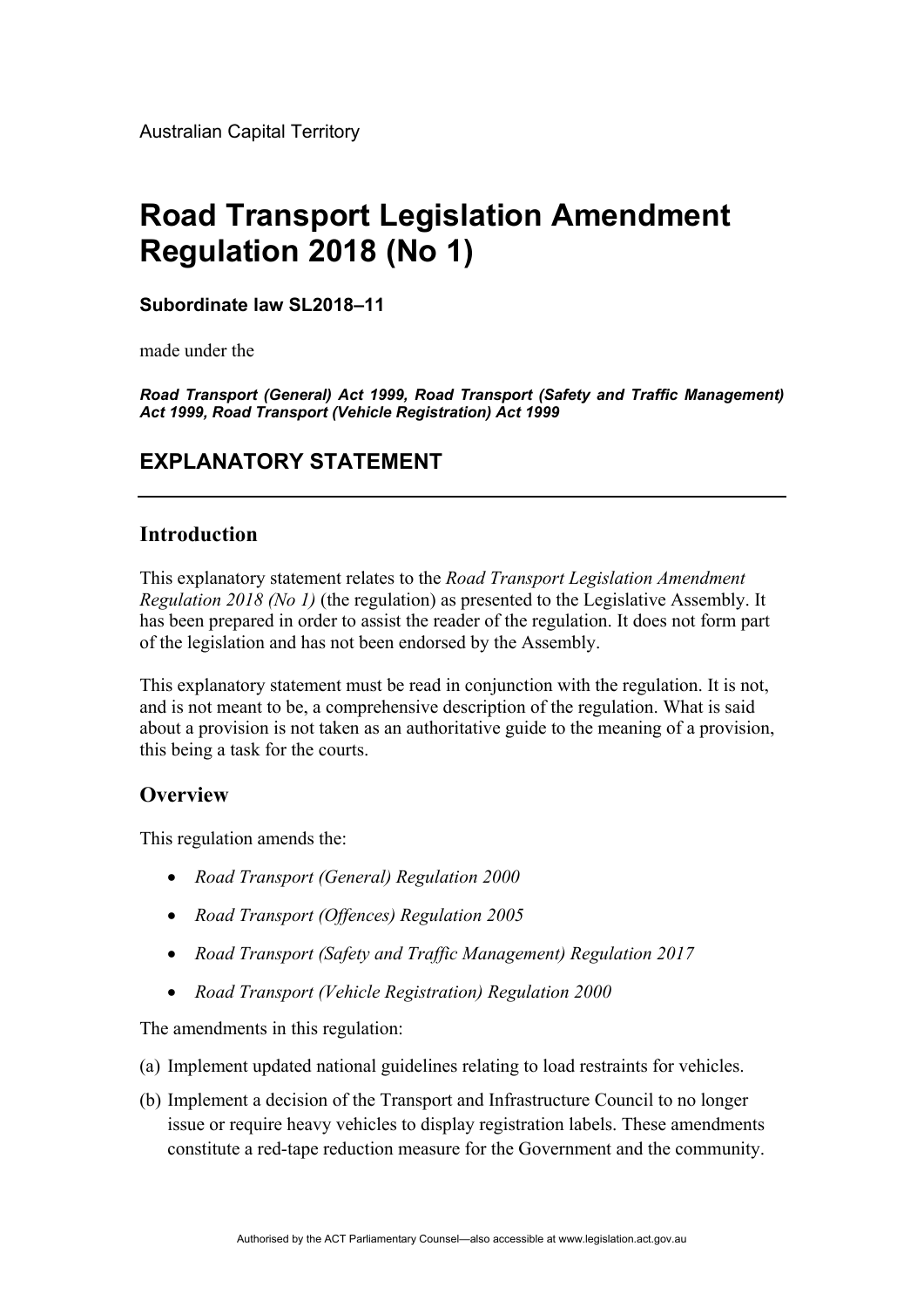The authority to make this regulation is contained in:

- Sections 23 and 233 of the *Road Transport (General) Act 1999*
- sections 33 and 37 of the *Road Transport (Safety and Traffic Management) Act 1999*
- sections 13 and 14 of the *Road Transport (Vehicle Registration) Act 1999*

## **Human rights implications**

It is not considered that any provision of this regulation limits an individual's human rights.

## **Climate change implications**

There are no climate change implications associated with this regulation.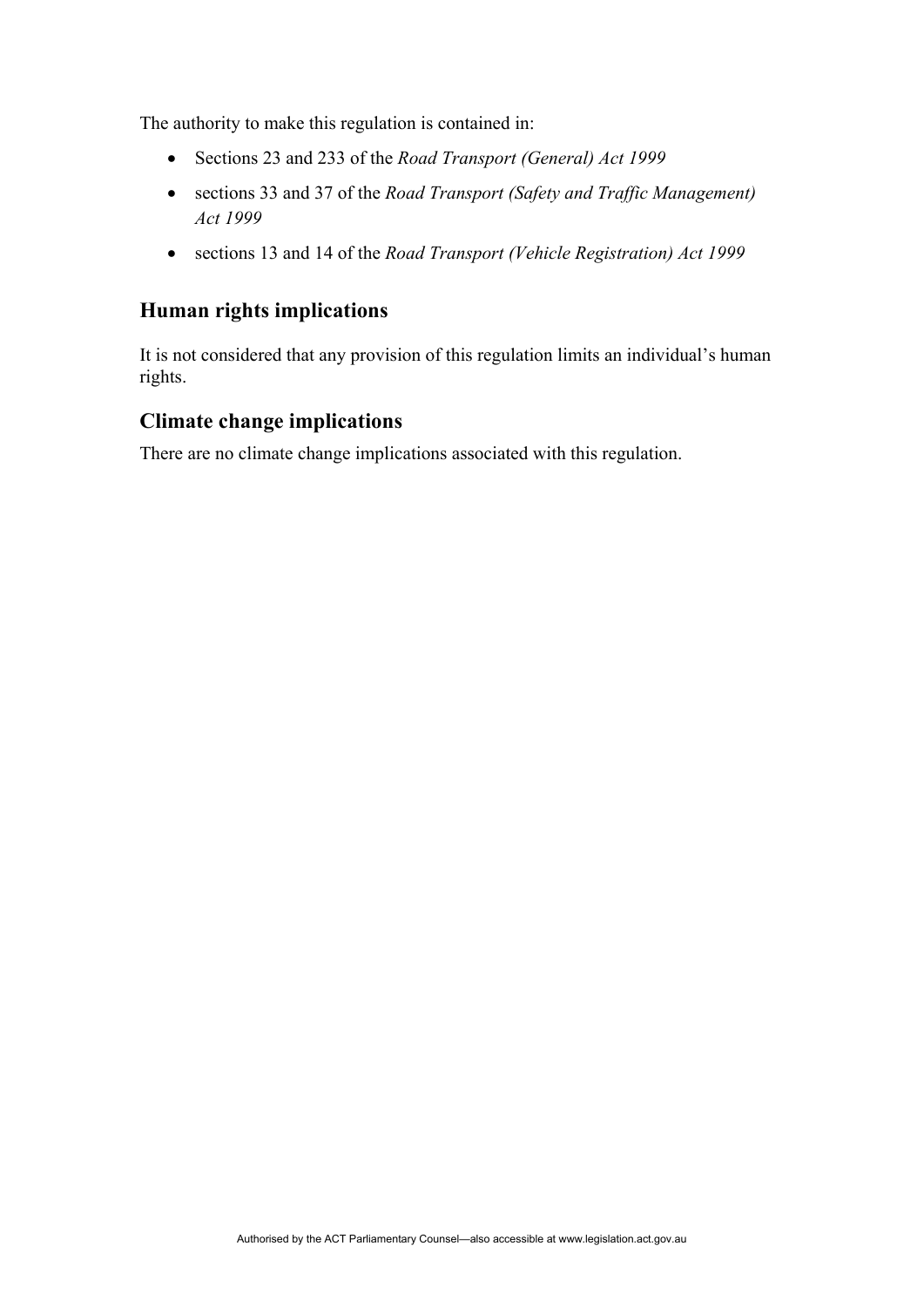## **CLAUSE NOTES**

## Part 1 **Preliminary**

## **Clause 1** Name of Regulation

This clause specifies the name of the regulation. This clause provides that the regulation may be cited as the *Road Transport Legislation Amendment Regulation 2018 (No 1)*.

## **Clause 2 Commencement**

This clause provides for the commencement of the regulation. This regulation commences on 1 July 2018, except section 11 which commences on 1 July 2019.

## **Clause 3 Legislation amended**

This clause names the regulations that are being amended by this regulation. This regulation amends the:

- *Road Transport (General) Regulation 2000*
- *Road Transport (Offences) Regulation 2005*
- *Road Transport (Safety and Traffic Management) Regulation 2017*
- *Road Transport (Vehicle Registration) Regulation 2000*

### **Part 2 Road Transport (General) Regulation 2000**

This part amends the *Road Transport (General) Regulation 2000* to make minor and technical amendments.

Section 233 of the *Road Transport (General) Act 1999* gives the Executive the power to make regulations for the *Road Transport (General) Act 1999.* Regulations issued can prescribe matters that are necessary or convenient for the carrying out or giving effect to the *Road Transport (General) Act 1999* or other road transport law and prescribe offences for contravention of a regulation.

#### **Clause 4 Schedule 1, part 1.4, items 2 and 3**

Part 1.4 lists the provisions of the *Road Transport (Driver Licensing) Regulation 2000* under which a decision made is an internally reviewable decision. This clause amends this part to address minor technical errors in references to decisions under section 26 of the *Road Transport (Driver Licensing) Regulation 2000*. Section 26 gives the road transport the authority to approve training courses for people who wish to apply for a learner licence, learner motorcycle licence or provisional motorcycle licence or who hold a multi-combination vehicle licence.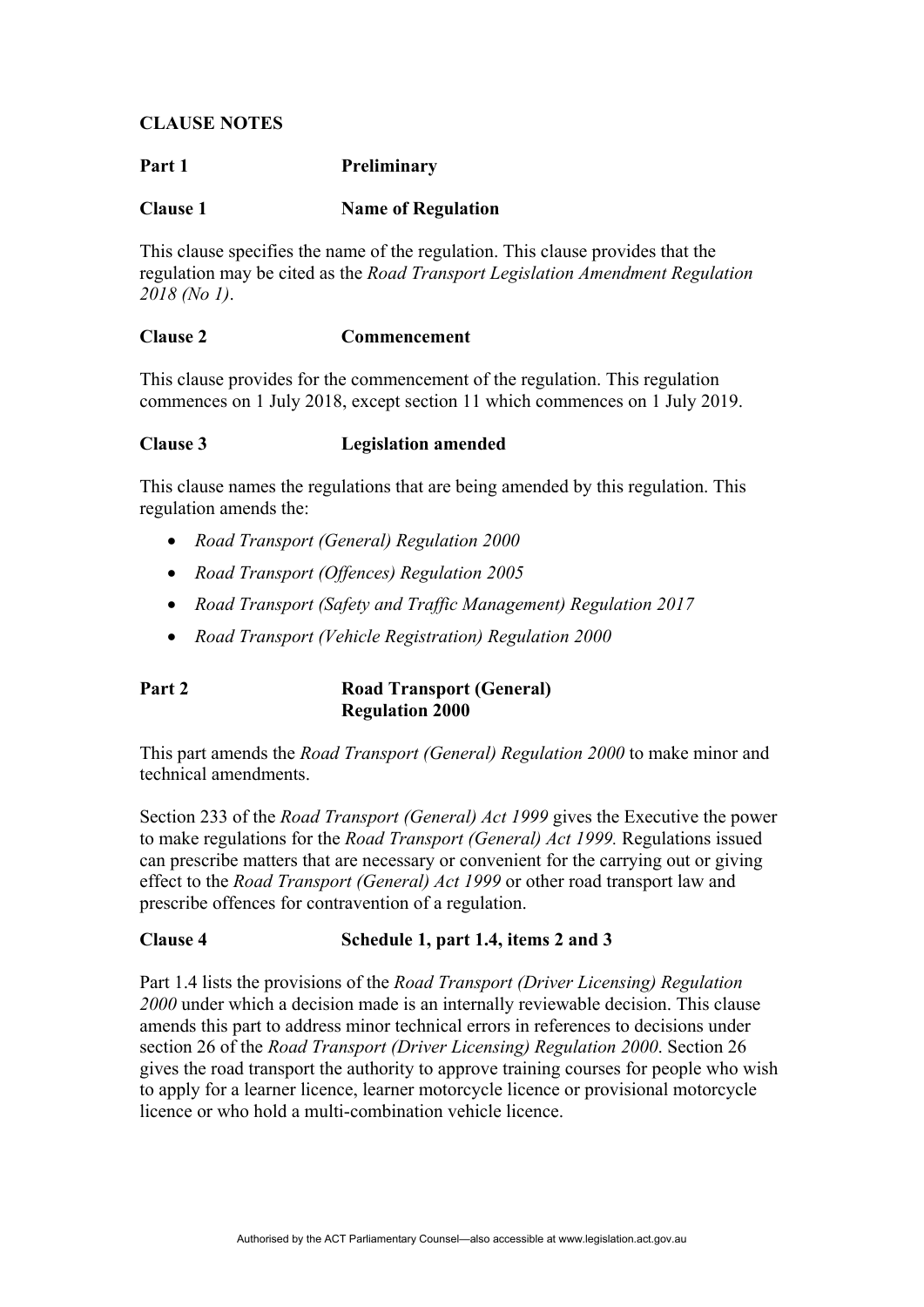## **Clause 5 Schedule 1, part 1.11, item 18**

This clause omits item 18 and is consequential on changes made by clause 12.

## Part 3 Road Transport (Offences) Regulation 2005

This part amends the *Road Transport (Offences) Regulation 2005* consequential on changes relating to the registration of heavy vehicles.

Section 23 of the *Road Transport (General) Act 1999* gives the power for a regulation to be made that prescribes an offence as an infringement notice offence and the amount of the penalty payable, including different amounts payable for different offences and different amounts payable for the same offence committed by different people.

#### **Clause 6 Section 4C (1) (c)**

This clause omits the reference to registration label and is consequential on changes made by Part 5 of this regulation.

#### **Clause 7 Schedule 1, part 1.15, items 8 to 11, 13 and 40**

This clause removes these items consequential on changes made by Part 5 of this regulation relating to registration labels for heavy vehicles.

#### **Clause 8 Schedule 1, part 1.15, item 41, column 2**

This clause amends the offence provision reference and is consequential on changes made by clause 18.

| Part 4 | <b>Road Transport (Safety and</b> |
|--------|-----------------------------------|
|        | <b>Traffic Management</b> )       |
|        | <b>Regulation 2017</b>            |

This part amends the *Road Transport (Safety and Traffic Management) Regulation 2017* to address changes in the national load restraint guidelines published by the National Transport Commission.

Section 33 of the *Road Transport (Safety and Traffic Management) Act 1999* gives the Executive the power to make regulations for the *Road Transport (Safety and Traffic Management) Act 1999*. Section 37 of the *Road Transport (Safety and Traffic Management) Act 1999* gives the power for a regulation to make provision about the safe operation of vehicles on roads and road related areas include the loading and unloading of vehicles and securing of loads.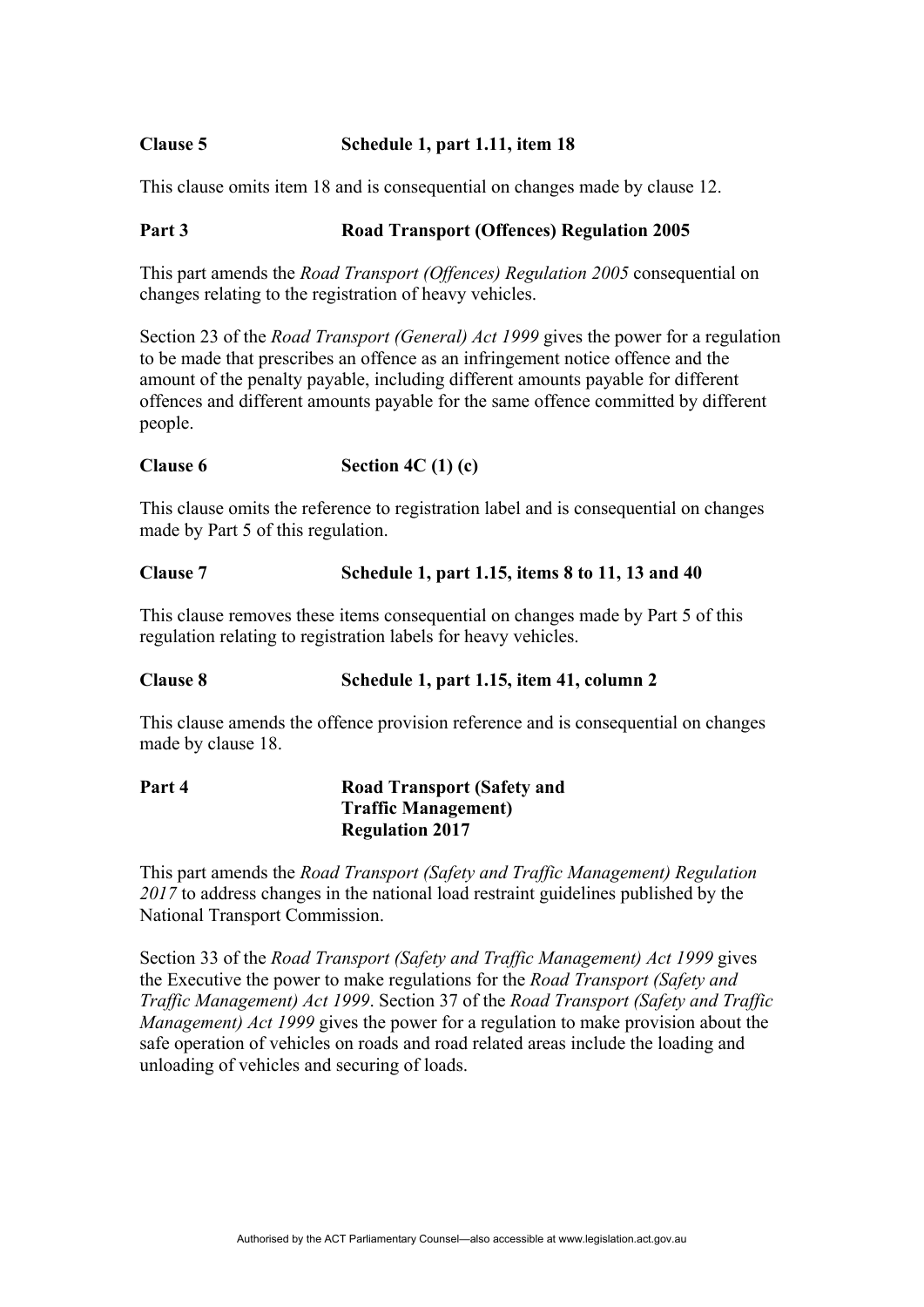## **Clause 9 Section 10 (3)**

This clause amends the reference in section 10 (3) to the load restraint guidelines published by the National Transport Commission (NTC). Section 10 (3) currently prescribes standards for the safe carriage of loads by reference to the *Load Restraint Guide-Guidelines and Performance Standards for the Safe Carriage of Loads on Road Vehicles*, 2nd ed (2004), published by the NTC.

On 3 November 2017, in an out-of-session Transport and Infrastructure Council vote, Transport Ministers approved a new load restraint guide called *Load Restraint Guide for Light Vehicles 2018*. This new load restraint guide was developed specifically for light vehicles and updates and replaces the *Load Restraint Guide-Guidelines and Performance Standards for the Safe Carriage of Loads on Road Vehicles*, 2nd ed (2004). The new restraint guide has been published by the NTC and is publicly available on the NTC website at [www.ntc.gov.au](http://www.ntc.gov.au/).

Section 47 of the *Legislation Act 2001* which would otherwise require notification of instruments applied by reference does not apply to section 10. The guide referenced is accessible by members of the public, free of charge, from the NTC website.

## **Part 5 Road Transport (Vehicle Registration) Regulation 2000**

This part of the regulation amends the *Road Transport (Vehicle Registration) Regulation 2000* to remove the requirements for a heavy vehicle to have a registration label. These amendments are consequential to the agreement by the Transport and Infrastructure Council at its meeting on 19 May 2017 to amendments to the Heavy Vehicle National Law. The amendments remove the requirement for road transport authorities to issue or require registration labels to be displayed on heavy vehicles. Registration labels will cease to be issued for heavy vehicles from 1 July 2018.

Section 13 of the *Road Transport (Vehicle Registration) Act 1999* gives the Executive the power to make regulations for the *Road Transport (Vehicle Registration) Act 1999* and section 14 provides for regulations to establish a system of registration of registrable vehicles which includes identification of a registrable vehicle when used on a road or road related area.

#### **Clause 10 Section 6**

This clause removes the reference to registration labels in the definition of what constitutes a registration provision in the *Road Transport (Vehicle Registration) Regulation 2000*. Registration labels have not been required in the ACT for light vehicles (including trailers) since 1 July 2013. Registration labels will cease to be issued for heavy vehicles from 1 July 2018. As such, registration labels are no longer issued to any registered vehicle and thus any regulation about registration labels is no longer necessary.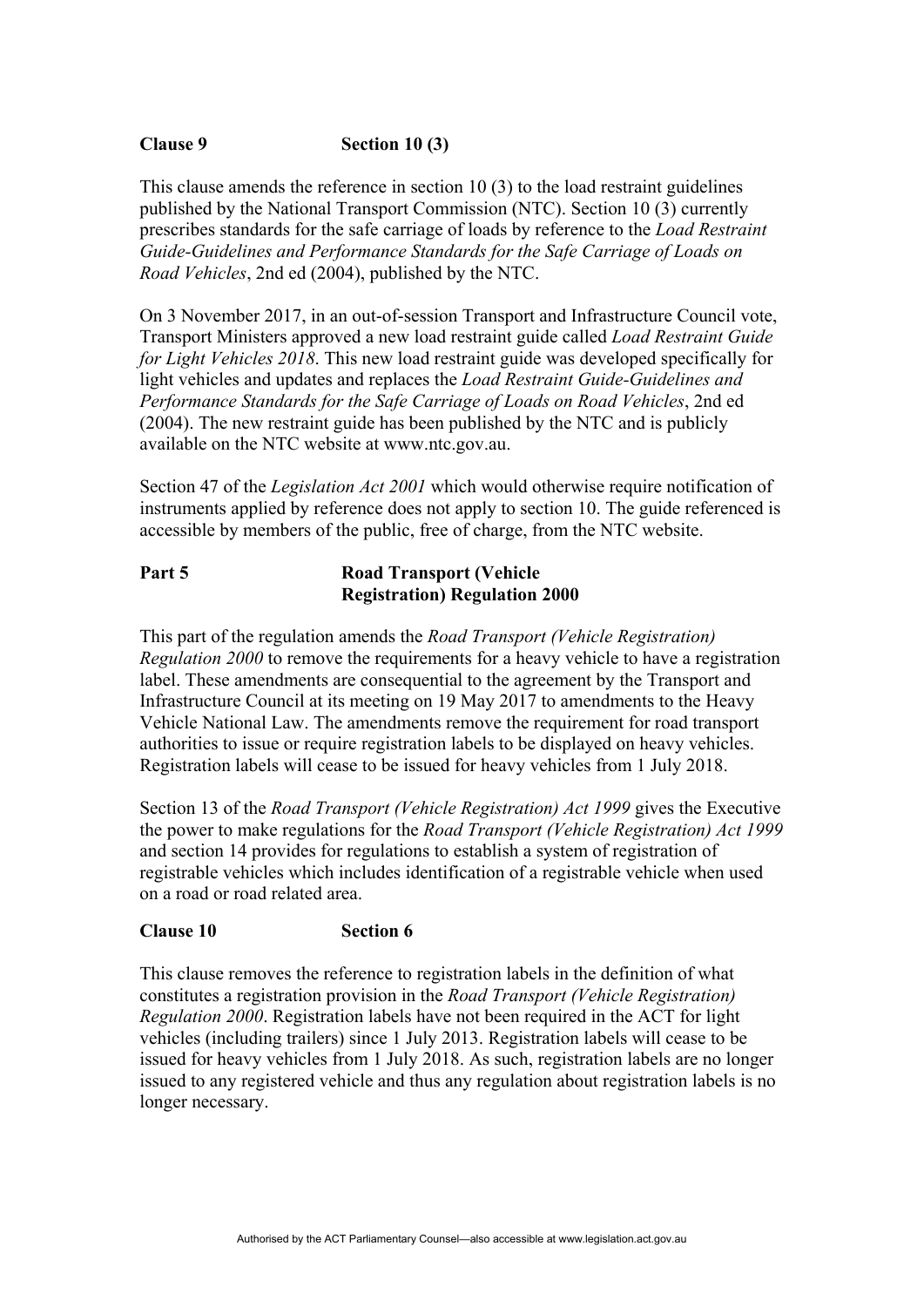### **Clause 11 Section 15**

This clause omits section 15. This repeal will be effective from 1 July 2019. Section 15 relates to vehicles registered under the *Interstate Road Transport Act 1985* (Cth). The Commonwealth has passed legislation repealing the *Interstate Road Transport Act 1985* (Cth) effective 1 July 2019.

## **Clause 12 Sections 44 and 45**

Section 44 relates to the requirement for the road transport authority to issue a registration label for a heavy vehicle and sets out what information must be included on a registration label.

Section 45 makes it an offence for a person to use a heavy vehicle on a road or road related area without a current registration label attached.

This clause omits sections 44 and 45 in consequence of heavy vehicles ceasing to be issued with or required to display registration labels from 1 July 2018.

## **Clause 13 Section 45A (1) (a)**

This clause removes the reference to a registration label.

#### **Clause 14 Section 45A (2) and note**

This clause remakes section 45A (2) and the associated note as a consequence of heavy vehicles ceasing to be issued with or required to display registration labels from 1 July 2018.

#### **Clause 15 Section 45A (4) and (5)**

This clause remakes current section 45A (5) as section 45A (4) as a consequence of current section 45A (4) being omitted. Section 45A (4) is no longer required due to registration labels ceasing to be issued for all light and heavy vehicles. In remaking current section 45A (5) as section 45A (4) references to registration label have been removed.

#### **Clause 16 Section 83 (3)**

This clause omits section 83 (3) as a consequence of registration labels ceasing to be issued for all light and heavy vehicles.

#### **Clause 17 Section 85 (1) (f)**

This clause omits section 85 (1) (f) as a consequence of registration labels ceasing to be issued for heavy vehicles from 1 July 2018.